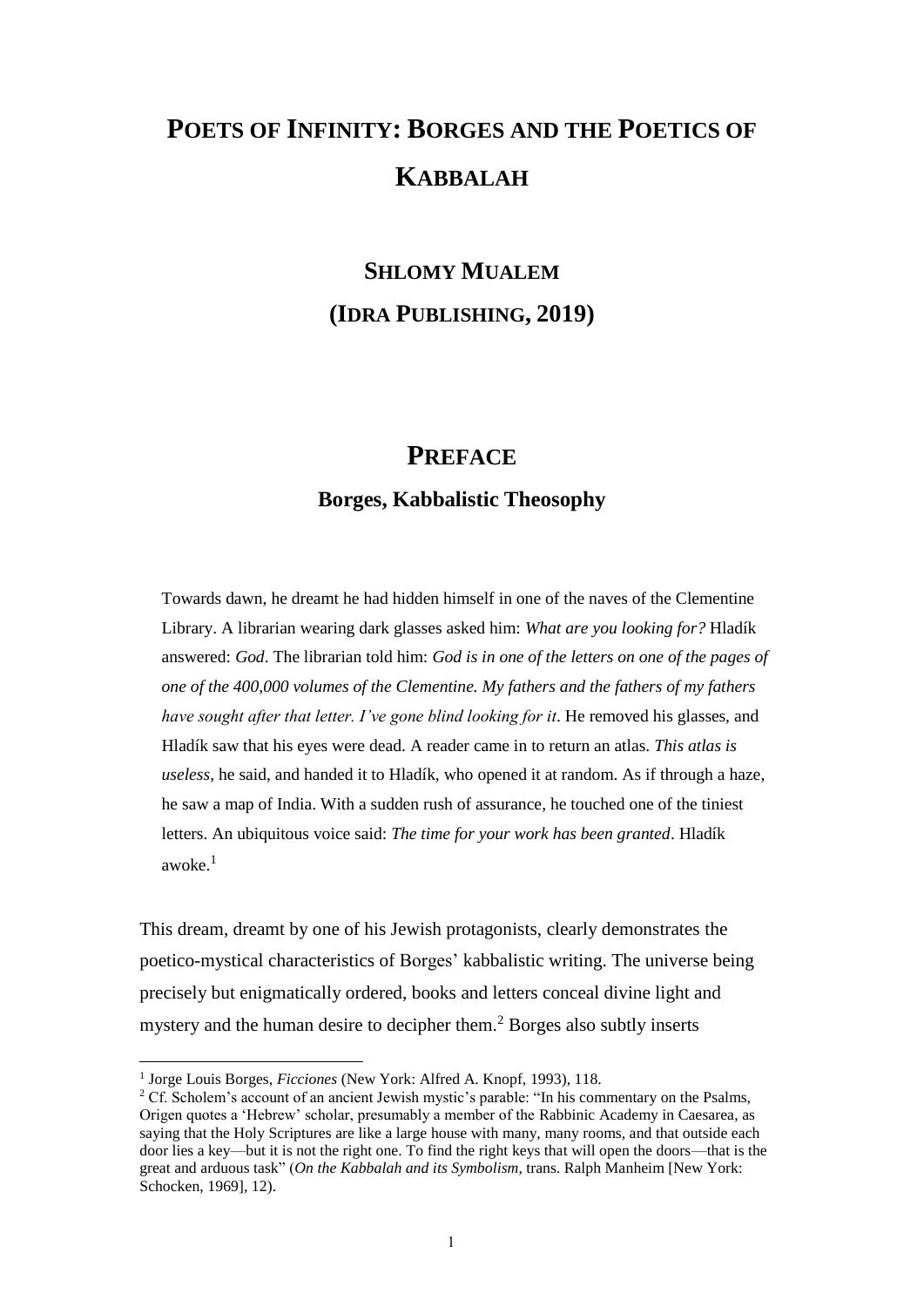autobiographical details, having been an avid reader of atlases in his youth in the National Library and becoming a chief librarian after going blind in his old age. Reality and fantasy hereby merge: in a certain sense, in this passage Borges is both the blind librarian and the atlas reader—and also the dreamer who, like the kabbalists, seeks God in (the) words and letters. This style prompted George Steiner to call Borges the "third modern kabbalist"—following Walter Benjamin and Gershom Scholem.<sup>3</sup> Steiner's view appears more justified than the claim that Borges turns the kabbalists into medieval Borgean figures who, like him, wander through the divine labyrinths, singing the song of infinity as they seek a way out. The present volume sets out to trace the fine outlines of Borges' Kabbalistic gropings after the divine, in light of the of the worldview of the Kabbalists as he depicts them in his own image, in the wake of his long years of immersion in their writings.<sup>4</sup>

In the prologue to *Ficciones*, Borges makes the following beguiling statement:

The composition of vast books is a laborious and impoverishing extravagance. To go on for five-hundred pages developing an idea whose perfect oral exposition is possible in a few minutes! A better course of procedure is to pretend that these books already exist, and then to offer a résumé, a commentary.<sup>5</sup>

Disregarding this advice, I offer below a concise survey of the major conclusions drawn in the present volume—a review that may save some readers the trouble of reading through its (own) 250-odd pages and thus proving its worth.

Borges' general tendency is to philosophize kabbalistic ideas, metaphors, and symbols. That it is not to say that he seeks to translate it into tight, coherent theoretical system, being innately suspicious of philosophical "systems" since, in his view, we have no idea what the universe is.<sup>6</sup> (Borges rather holds that the history of philosophy is simply the documentation of human wanderings in search of the traditional truth of the universe.) Hereby, he prefers the Socratic view that philosophy

 $\overline{a}$ 

<sup>6</sup> Cf. "... it is clear that there is no classification of the Universe that is not arbitrary and full of conjectures. The reason for this is very simple: we do not know what kind of thing the universe is. ... The impossibility of penetrating the divine scheme of the universe does not, however, dissuade us from planning human schemes, even though we know they must be provisional" (Jorge Luis Borges, "The Analytical Language of John Wilkins," in *Otras Inquisiciones*, trans. Will Fitzgerald: [https://www.entish.org/essays/Wilkins.html;](https://www.entish.org/essays/Wilkins.html) see also *Other Inquisitions, 1937-1952*, trans. Ruth L. C.

<sup>3</sup> George Steiner, *After Babel* (London: Oxford University Press, 1975), 70.

<sup>4</sup> For a concise survey of the literature on Borges' kabbalistic thought, see Elliot Wolfson, "In the Mirror of the Dream: Borges and the Poetics of Kabbalah," *JQR* 104.3 (2014): 362-65. <sup>5</sup> *Ficciones*, 13.

Simms [Austin: University of Texas Press, 1993], 3).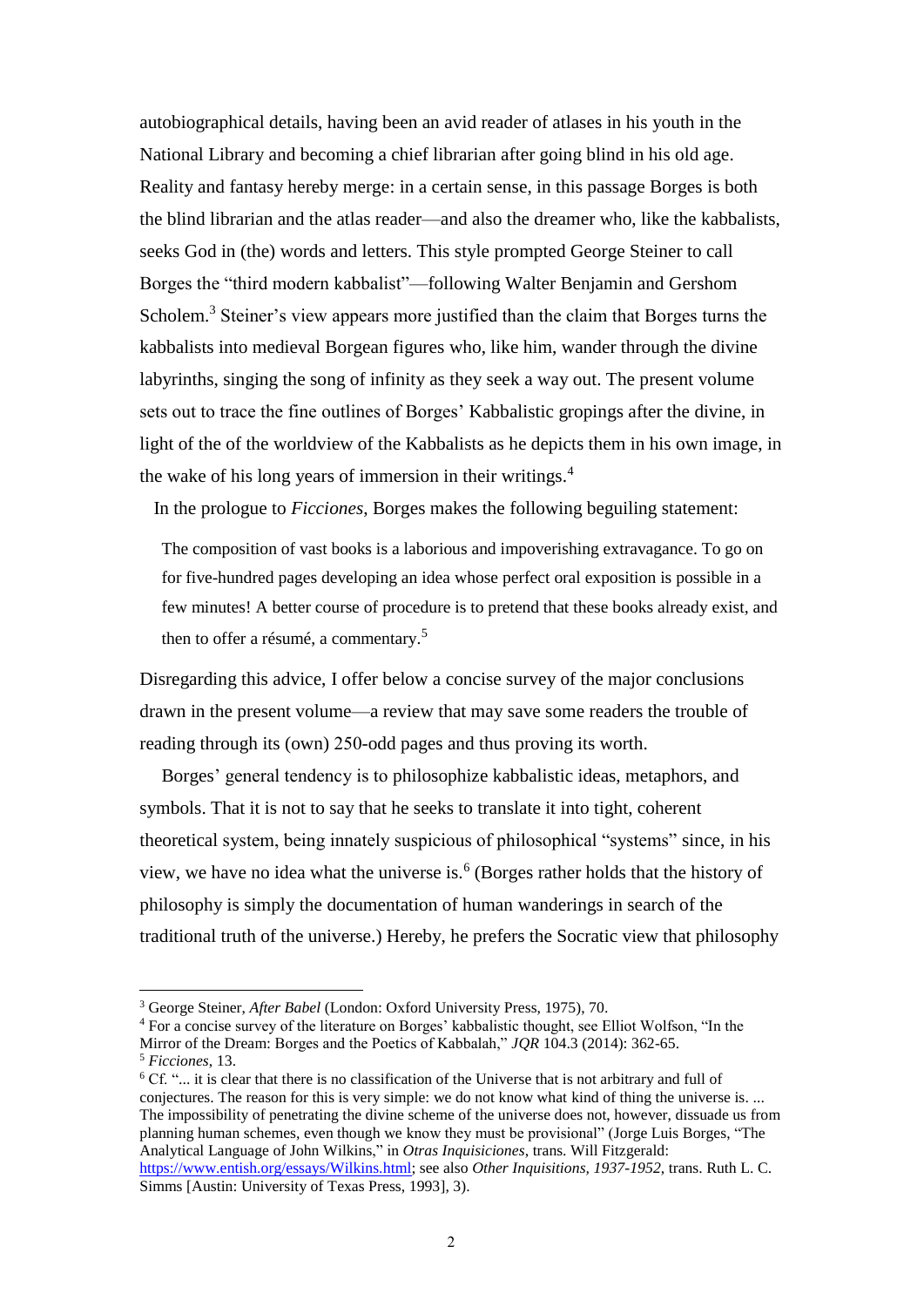is merely philosophizing: the common incessant pursuit (*suzethesis*) of perfect knowledge. Borges' philosophization of the Kabbalah is thus a way of perceiving the latter as part of the human endeavor to decode the order of the universe in cosmological and cosmogonical terms.

Rather than dismantling the kabbalists' profound mysticism, this Socratic philosophical stance seeks to interpret it, à la William James, as the flickering of the perfect "noetic knowledge" that places the mystic's awareness in a clear, bright light.<sup>7</sup> For his part, Borges highlights the imperfection of this knowledge and the perpetual human longing to attain it—a yearning fulfilled by neither philosopher nor mystic. Borges' philosophization of the Kabbalah is well illustrated in his early reference his first written evidence—to kabbalists as "fanatics of reason" (*fanáticos de la*  razón).<sup>8</sup> It also resonates with a categorical statement he made in a later public lecture on the Kabbalah, addressing the kabbalistic doctrine: "I am not dealing here with a museum piece from the history of philosophy", he admits, and then adds "I believe the [kabbalistic] system has an application: it can serve as a means of thinking, of trying to understand the universe." He thus regards later on Kabbalah as a "sort of metaphor of thought."<sup>9</sup>

Borges' philosophization of the Kabbalah also takes form in the cosmopolitan and syncretic guise in which he garbs the kabbalists in his writings, overriding any national identity and portraying them as alchemists, Gnostics, mystics of knowledge and metaphysical philologists. He also regularly depicts kabbalistic interpretation of the Torah (if I may use a pivotal kabbalistic metaphor) as a 'vessel' containing the 'lights' of weighty philosophical questions: the logic of identity, infinity in time and space, the enigmatic nature of art, human knowledge and its boundaries, the essence of reality, the cosmic order governing the world, the mystery of the hidden godhead. Over all these hovers the fine but clear notion of Kabbalah as a mystical expression of idealistic philosophy, which repudiates the existence of material reality.

<sup>&</sup>lt;sup>7</sup> "Although so similar to states of feeling, mystical states seem to those who experience them to be also states of knowledge. They are states of insight into depths of truth unplumbed by the discursive intellect. They are illuminations, revelations, full of significance and importance, all inarticulate though they remain; and as a rule they carry with them a curious sense of authority for after-time" (William James, *Varieties of Religious Experience: A Study in Human Nature* [London/New York: Routledge, 2002], 267).

<sup>8</sup> Jorge Louis Borges, *El Tamaño De Mi Esperanza* (Barcelona: Biblioteca Breve, 1926), 79.

<sup>9</sup> Jorge Louis Borges, "The Kabbalah," in *Seven Nights*, trans. Eliot Weinberger (New York: New Directions, 2009), 101.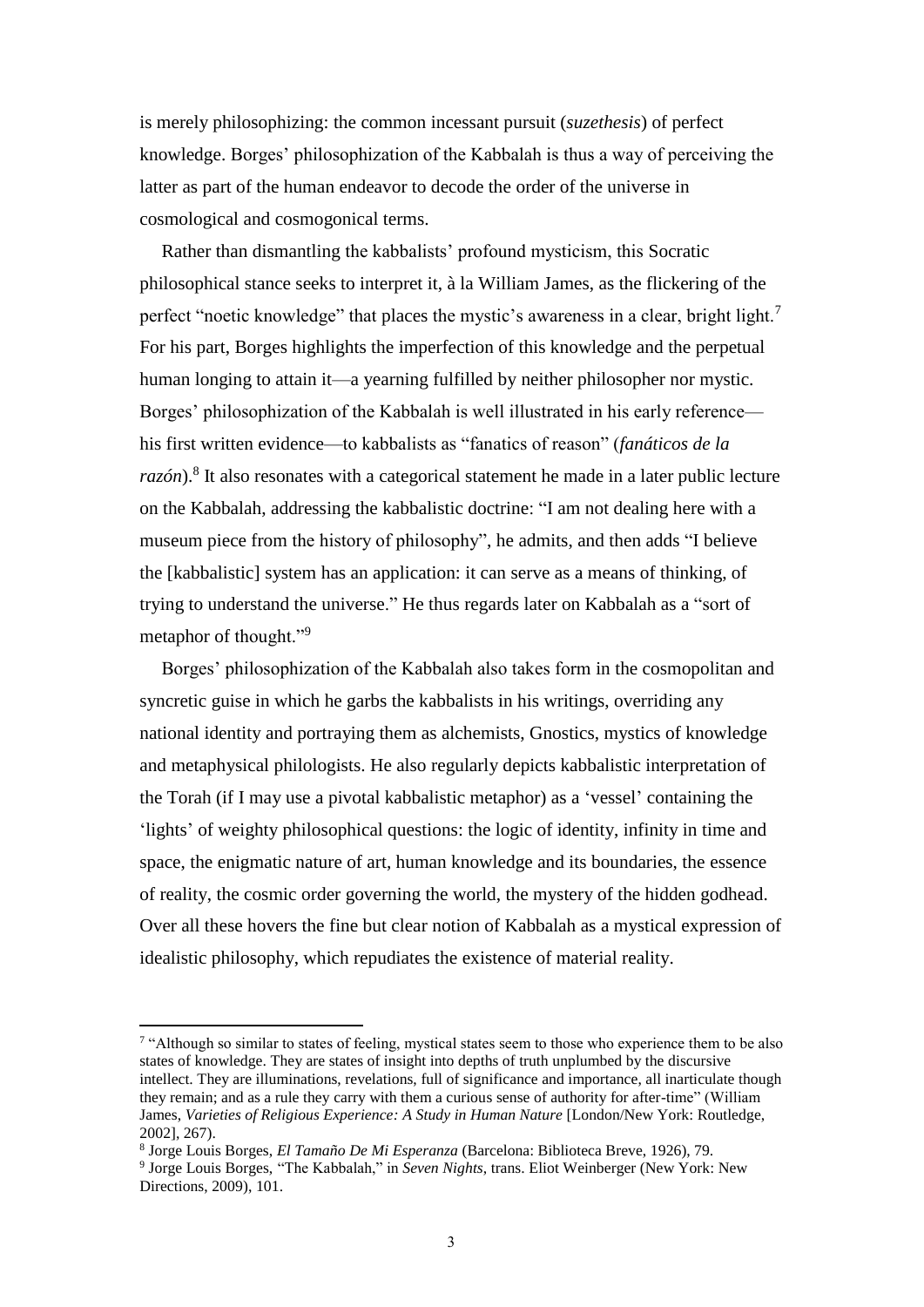We can thus make a general observation with regard to Borges' long-term interest in kabbalistic writings. He appears to be indifferent to prophetic-ecstatic Kabbalah, which strives for mystical unity between the kabbalist's mind and divine intellect, questioning the human cognitive ability to understand divine workings.<sup>10</sup> In other words, he pays little attention to the mystic's personal salvation, being explicitly unconcerned with the eternity of his soul (since, being "so exhausting being Borges," he wishes for complete oblivion after death).<sup>11</sup> He also disregards theurgical Kabbalah, which seeks to recognize the divine powers and influence them by means of mystical intention, since in his view mortals are probable incapable of perceiving God's hidden, exalted status. His focus rather lies on the unconceptualized ideal of perfect mystical knowledge that enables a human individual to decipher the universe and understand its workings. He thus regards theosophical kabbalistic knowledge primarily as the human endeavor to attain a mystical grasp of the "work of creation"—the cosmology and cosmogony of the enigmatic universe—rather than the "work of the chariot" that opens a window onto the upper realms. That being the case, he favors the mystical trance-state that comprehends the universe in one go, in an omniscient synoptic glance—and, in line with this, he is fascinated with the idea of objects or words serving as a perfect microcosm of the cosmos as a whole.

In other words, Borges privileges perfect mystical knowledge (omniscience) over the pursuit of unlimited magical power (omnipotence). This intellectual orientation does not blunt his finely attuned aesthetic sensitivity to the evaluation of kabbalistic ideas, metaphors, and symbols, however. As per his wont, he permeates philosophic wonderment with a profound aesthetic marveling and ironic entertainment, over which hovers a deep sense of what Otto calls the *mysterium tremendum,* experienced by the person who wanders through the dizzying labyrinths of the universe.<sup>12</sup>

This blending of aesthetics, philosophy, mysticism, ironic doubt, religious sensitivity, and literary fabrication creates the distinctive 'kabbalistic' texture of the Borgesian text in context. Hereby, he reorganizes kabbalistic myths in a bold form of syncretism: merging fundamental Jewish values, highlighting the idealistic aspects of theological concepts, and above all, forging new, fantastical symbols out of traditional

<sup>10</sup> For these two streams, see, for example, Moshe Idel, *Enchanted Chains: Techniques and Rituals in Jewish Mysticism* (Los Angeles: Cherub, 2005), 85 ff.

<sup>11</sup> "yo no quiero seguir siendo Jorge Louis Borges, yo quiero ser otra persona. Espero que mi muerte sea total, espero morir en cuerpo y alma" (*Obras Completas*, 4:175).

<sup>&</sup>lt;sup>12</sup> Rudolf Otto, *The Idea of the Holy* (Oxford: Oxford University Press, 1923), Chap. 4.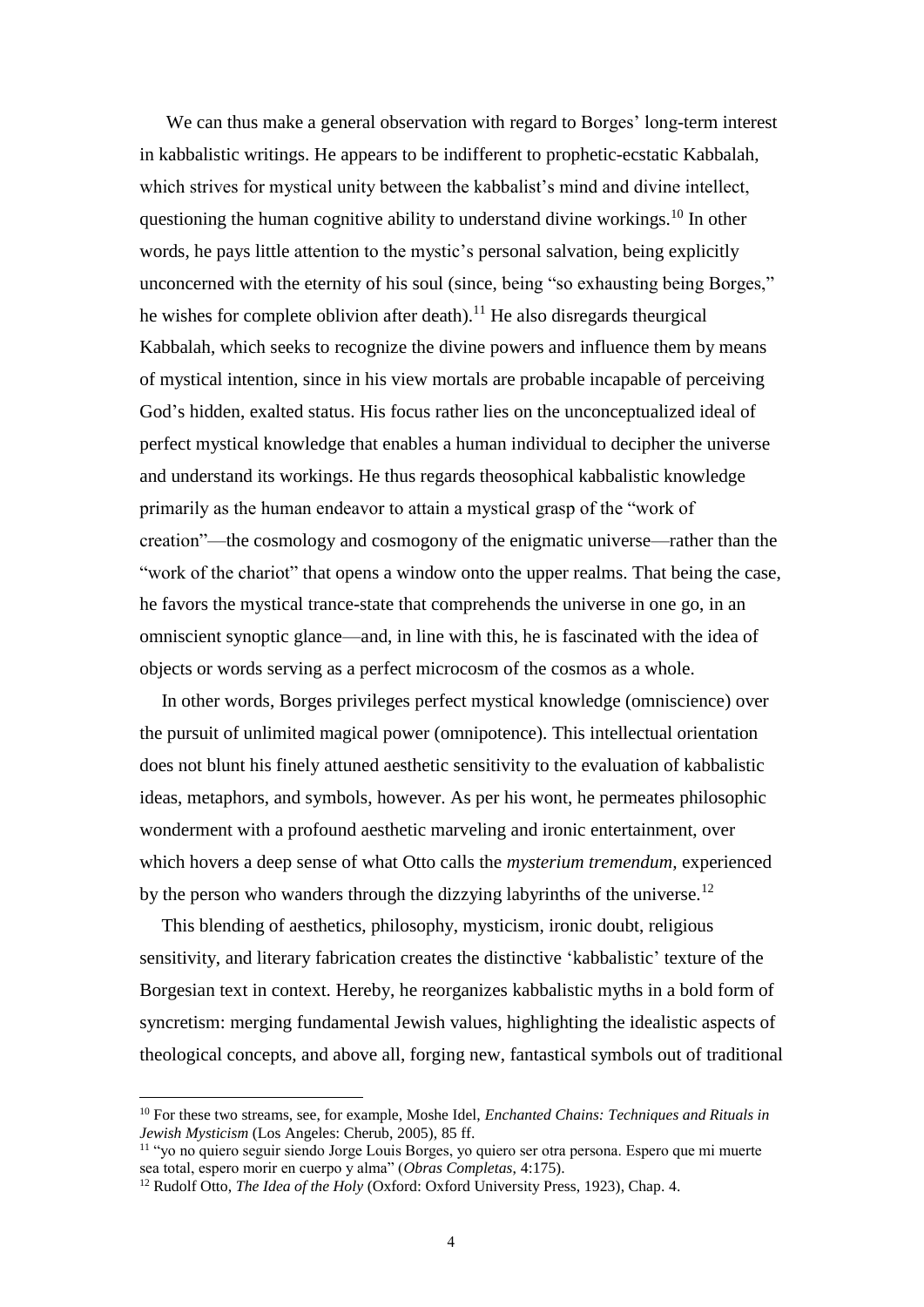kabbalistic ones. If Scholem's argument that, like all mystics, the kabbalist seeks to "confirm religious authority by reinterpreting it, regardless of whether he looks upon the traditional conceptions as symbols or attempts to elucidate them with the help of new symbols" holds true, we may say that Borges applies the process of symbolization to kabbalistic symbols, producing second-order symbols in his fictional writings.<sup>13</sup> In the words of one of the classics of Jewish mysticism, in this way he "hews vast columns out of the intangible air."<sup>14</sup>

This trend, in both its aesthetic and philosophic dimensions, also determines the fine line between the kabbalistic mystical perception of the godhead and Borges' subtle religiosity (if I may be permitted to use what many consider an oxymoron). As Scholem puts it, the kabbalists' belief that the *Ein Sof* is totally invisible and inscrutable can be defined as "mystical agnosticism."<sup>15</sup> In similar dialectic fashion, Borges' religiosity is not simply a flat form of theism, agnosticism, or atheism but what I call "intuitive agnosticism"—a blend of the human recognition of divine invisibility and abtuseness with a profound sense of mysterious elusive immanence. Borges illustrates this fusion in one of his poems in the phrase *horror sagrado* ("holy dread").<sup>16</sup> It is also summed up in an unforgettable passage in "The Library of Babel":

I cannot think it unlikely that there is such a total book on some shelf in the universe. I pray to the unknown gods that some man—even a single man, tens of centuries ago—has perused and read that book. If the honor and wisdom and joy of such a reading are not to be my own, then let them be for others. Let heaven exist, though my own place be in hell. Let me be tortured and battered and annihilated, but let there be one instant, one creature, wherein thy enormous Library may find its justification.<sup>17</sup>

 The kabbalistic themes lying at the heart of the chapters of this volume form a central part of Borges' oeuvre: the holy names and the supreme name of God (chapter 1), the absolute godhead as the infinite *Ein Sof* (chapter 2), the golem as the mystic's magical creation/creature, perceived as a Greek tragic endeavure (chapter 3), alchemy

<sup>13</sup> Scholem, *On the Kabbalah and its Symbolism*, 22.

<sup>14</sup> *Sepher Yetzirah: The Book of Formation, and the Thirty Two Paths of Wisdom*, trans. Wm. Wynn Westcott (London: Theosophical Publishing Society, 1893), 22: <https://archive.org/details/sepheryetzirahb00rittgoog/page/n2/mode/2up>

<sup>&</sup>lt;sup>15</sup> "The Godhead in itself in its absolute essence, lies beyond contemplative speculation or even ecstatic comprehension. The attitude of the Kabbalah towards God maybe defined as a mystical agnosticism" (Gershom Scholem, *Kabbalah* [New York: Dorset, 1987], 88).

<sup>16</sup> "Poema de los dones," in *Obras Completas*, 1:810.

<sup>17</sup> Jorge Louis Borges, "The Library of Babel," in *Collected Fictions*, trans. Andrew Hurley (New York: Penguin, 1999), 117.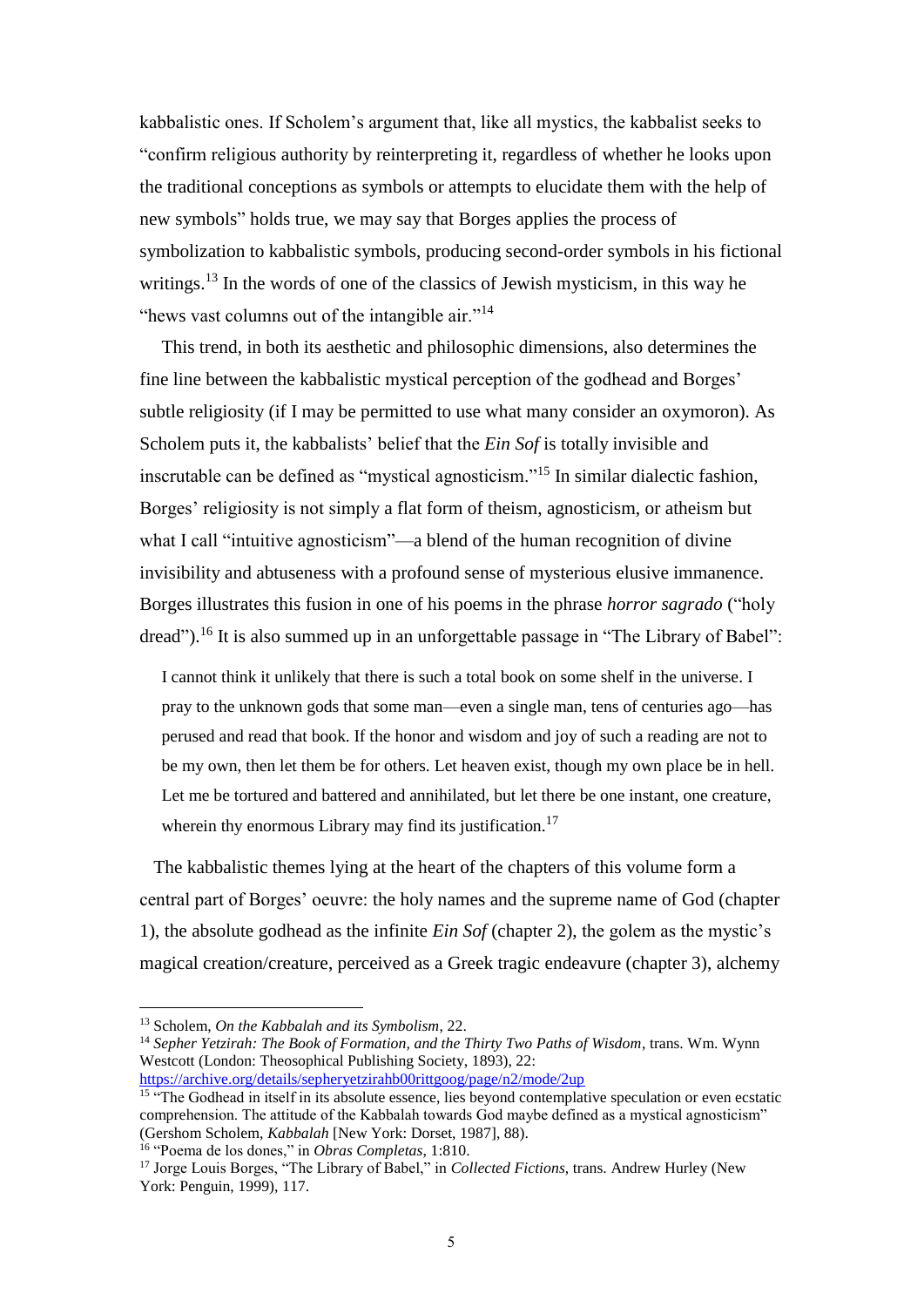as the "science of the word" in practical Kabbalah (chapter 4). These varied topics all rest on a fundamental profound idea—namely, kabbalistic language, which Scholem refers to as "mystical symbolism" and Idel as "mythical philology."<sup>18</sup> In a vital sense, this volume thus constitutes an attempt to trace the linguistic encounter between literary-poetic and theological-mystical language—in the form of a comparison between Borges' fictional writings and the "intriguingly interwoven kabbalistic prose poems" (in the phraseology of Harold Bloom).<sup>19</sup> It should come as no surprise then that the enigmatic *Sefer Yetzira* frequently appears (as a white, lofty leviathan) in this study, being a book in which the 22 letters of the Hebrew alphabet are elevated to the status of divine entities "hewed in the spirit"—i.e., as the instruments through which God has created the world.<sup>20</sup> Each chapter thus engages in an extensive theoretical discussion of the various strata of kabbalistic language: the letters as the primary elements and ontological source of creation; the symbolism and indirect communication of kabbalistic writing; the holy names and names of God as a divine microcosm; the sacred book as bearing infinite significance; the *Ein Sof* embodied in the first alphabetic letter, the *aleph*.

As I hope to demonstrate, the peerless perfection of kabbalistic language is not a marginal aspect of Borges' writing but signifies and exemplifies in his view the possibility of absolute, unblemished language. It thus functions for him both as an escape route from the cruel sobriety of modern linguistic skepticism, and as a way to reinforce his idealistic tendencies, according to which reality is essentially immaterial. On a more personal level, we might say that Borges finds in kabbalistic language a deep mystical echo of the intuitive sense of existence of the "man of words" who passed his childhood lonely and alone in the silent expanses of his father's library in Buenos Aires.

Finally, we should not leave unnoted the place Gershom Scholem holds throughout all the Borgesian kabbalistic discussions below. It is difficult to overestimate Scholem's contribution to the study of Kabbalah, many—himself included considering him to be the founder of modern academic kabbalistic research.<sup>21</sup> Anyone

<sup>18</sup> Scholem, *On the Kabbalah and its Symbolism*, 50; Idel, *Enchanted Chains*, 64.

<sup>19</sup> Harold Bloom, "Preface," in Idel, *Enchanted Chains*, 16.

<sup>&</sup>lt;sup>20</sup> The extent of the influence *Sefer Yetzira* exerts on Kabbalah is exemplified in Liebes' pithy dictum: "The commentary to *Sefer Yetzira* is kabbalistic doctrine" (Yehuda Liebes, Ars Poetica *in* Sefer Yetzirah (Tel Aviv: Schocken, 2000), 244 (Hebrew).

<sup>21</sup> Haviva Pedaya, "Aharit ha-davar: Zramim rashiyim ba-mistiqah ha-yehudit ba-perspeqtiva shel megamot be-mehqara [Epilogue: Major Trends in Jewish Mysticism from the Perspective of Trends in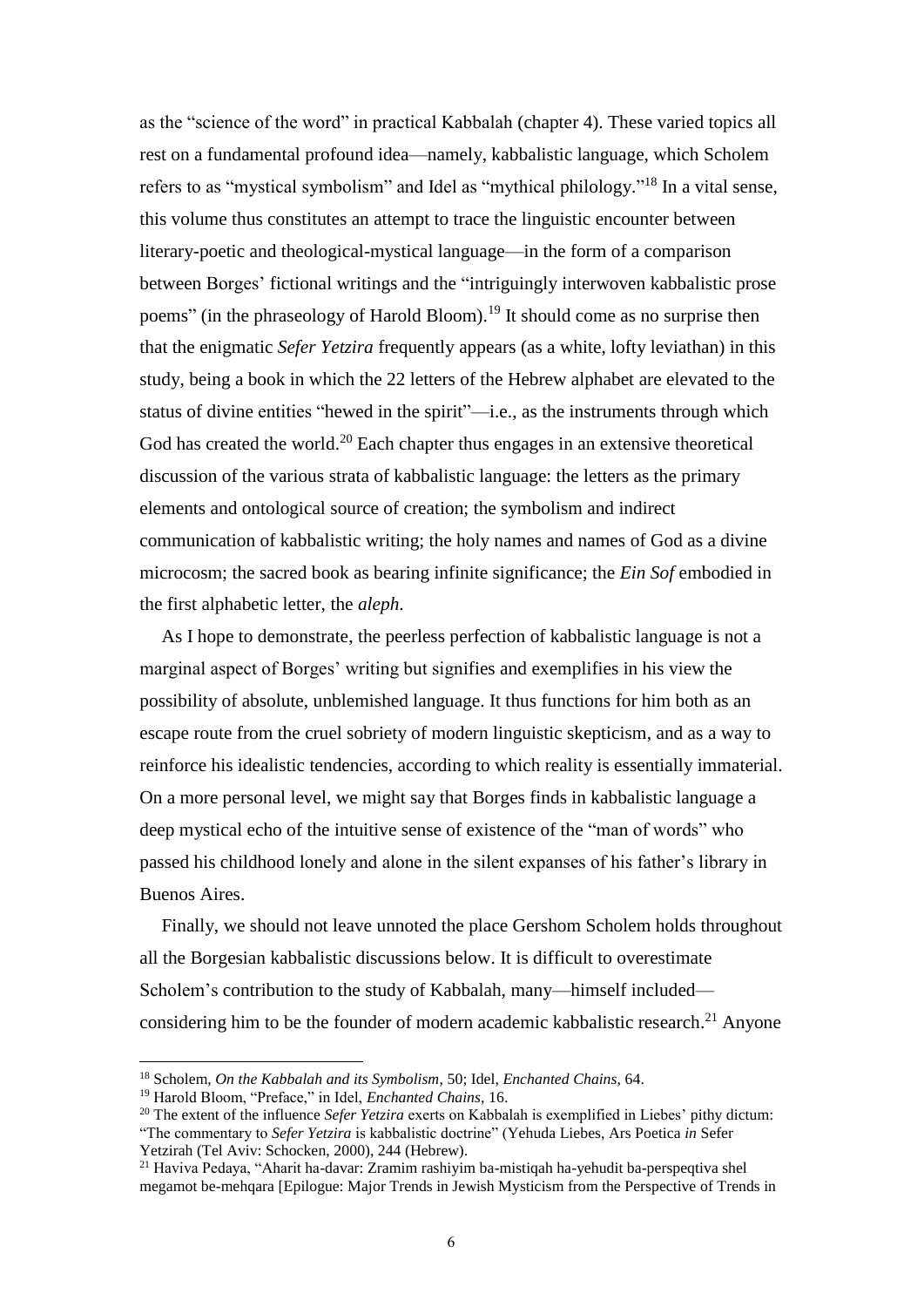familiar with Kabbalah studies quickly becomes aware, however, that recent generations of scholars have begun questioning all his major premises. The criticism they level against him is serious: he overtheorizes kabbalistic text, imposes upon them a conceptual system of descriptive concepts drawn from European culture, being locked within the confines of a rigid paradigm arising from Johannes Reuchlin's sixteenth-century views. Idel even goes so far as to present Scholem as an embittered mystic who "in his own eyes was a sort of failure as a mystic, but yet yearned for mystical experiences."<sup>22</sup>

Borges appears not to have been aware of these objections—and certainly not sharing them. Scholem plays such a major role in his kabbalistic worldview that when Borges first came to Israel in 1969 he recounts: "When I was asked in Israel what I wanted to see, I said: Don't ask me what I want to see because I am blind, but if you ask me whom I want to meet I'll answer, right away, Scholem."<sup>23</sup> Not Agnon, the newly crowned winner of the Nobel Prize for literature, but the kabbalist scholar Scholem. The two met at Scholem's house twice. On the first occasion, in 1969, Scholem gave him a present of his books and the two engaged in a lengthy discussion of the Kabbalah. In his memoires, Borges lauds Scholem's delicate manners and exquisite English, considering him his friend and happily recognizing the fact that the kabbalistic scholar (perhaps politely) confirmed his conjecture that the kabbalists privilege doctrine over method—i.e. the "what" over the "how."<sup>24</sup>

Scholem appears to have taken a less sanguine view than the enthusiastic Borges. In a letter to Edna Aizenberg, he remarked dryly that he did not know whether Borges had read his works before or after writing his "kabbalistic" fictions and that rather than presenting the Kabbalah in its historical form, he "offers the reader his insights with regard to his own imaginary perceptions of the kabbalists."<sup>25</sup> The disparate impressions the two men experienced may stem from differences in personality and

its Study]," in Gershom Scholem, Cedric Cohen Skalli, Dov, Elboim, and Haviva Pedaya, *Zeramim rashiyim ba-mistiqah ha-yehudit* (Tel Aviv: Yediot Ahronot, 2016), 357-451 (Hebrew).

<sup>22</sup> Moshe Idel, *Kabbalah: New Perspectives* (New Haven: Yale University Press, 1988), introduction. Cf. Joseph Dan, "The Myth of Scholem":<https://www.haaretz.co.il/2.602/print/1.1643943>

<sup>&</sup>lt;sup>23</sup> Quoted in Jaime Alazraki, *Borges and the Kabbalah* (Cambridge: Cambridge University Press, 1988), 6.

<sup>&</sup>lt;sup>24</sup> "The Kabbalists arrived at a doctrine which was very different from the Jewish orthodoxy ... [they] thought that their doctrines of Neoplatonic or Gnostic origins were already in the Scripture. I have discussed this question with Scholem who, perhaps through sheer courtesy, approved this conjecture that the doctrine preceded the method" (ibid, 57-58).

<sup>25</sup> Edna Aizenberg, *The Aleph Weaver: Biblical, Kabbalistic and Judaic Elements in Borges* (Potomac: Scripta Humanistica, 1985), 86.